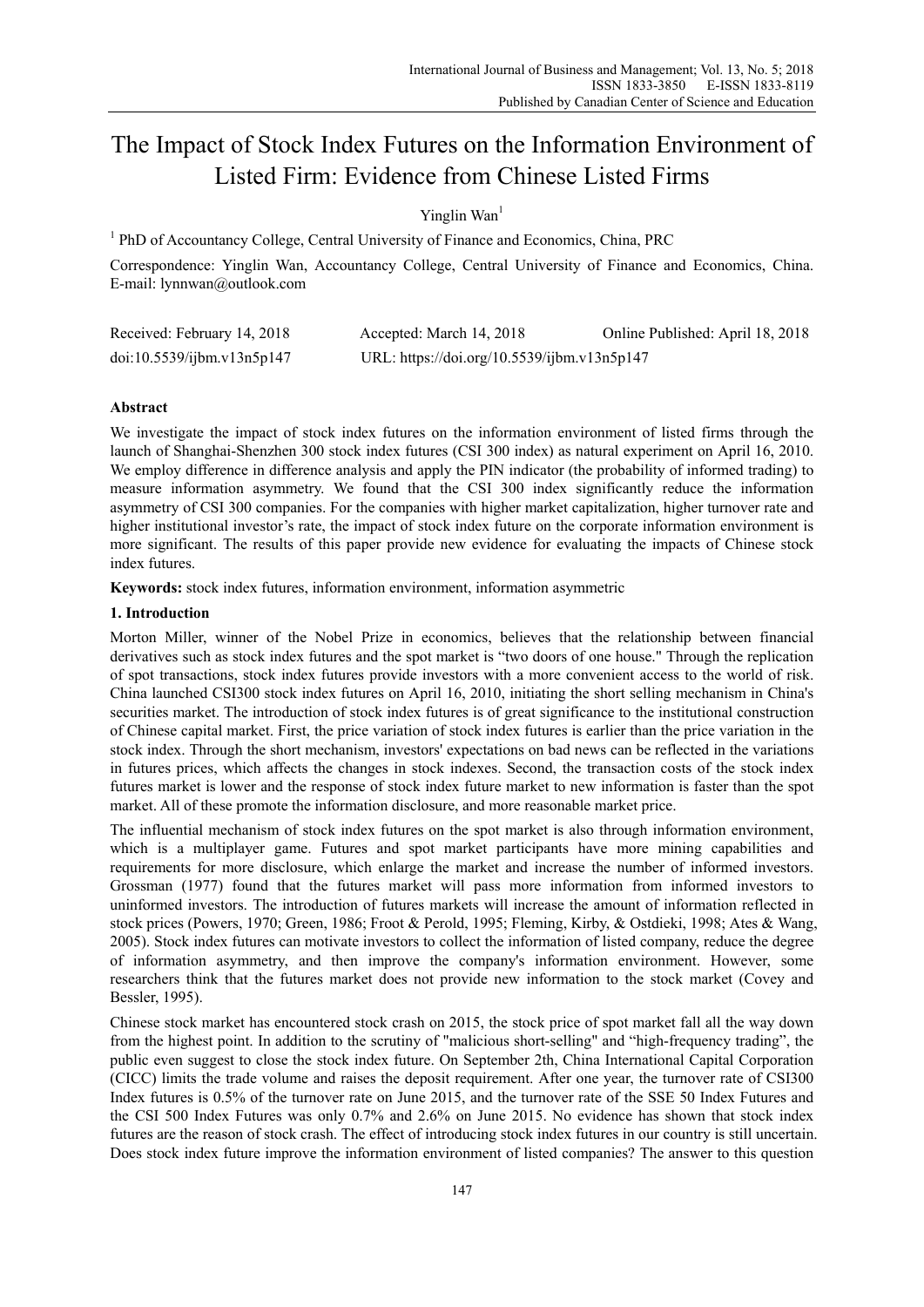has significant theoretical and practical value.

In this paper, we use the launch of CSI 300 stock index futures as natural experiment and construct difference in difference framework (DID) to analysis the influence of stock index future on the information asymmetry of listed companies and information environment. We find that the launch of CSI 300 stock index futures significantly reduces the information asymmetry of CSI 300 stocks. Moreover, for the companies with higher market capitalization, higher turnover and higher institutional investor's ratio, the impact on the corporate information environment is more significant.

The contributions of our research are listed below. First, we enrich the literature on the influence of stock index futures on corporate information environment. Most of the existing literature are focus on the value discovery function and volatility spillover effect of stock index futures, and simply interprets the influence of information environment as the information transmission effect (Zhao, 2008; Miao & Feng, 2008). However from the perspective of the company's information environment, the conduction mechanism on the influence of information environment to the spot market is still unclarified.

Second, the article provides new evidence for the influential factors of information environment of listed companies. Most of the previous literatures focus on whether the introduction of the futures market could improve the information reflection speed of the spot market shorten the impact of information on the spot market and improve the information communication efficiency in the spot market (Powers, 1970; Grossman, 1977; Damodaran, 1990; Shi & Qiu, 2007). We investigate on how these factors affect the information environment under different conditions.

Third, our study has practical value to the policy making of government. Good information environment is an important foundation for achieving the synergies between the futures market and the spot market. Stock index futures could enhance the breadth, content and depth of the spot market (Mckenzie, 2001).We should learn from other countries and regions in developing stock index futures and constantly strengthen the coordinated management of information sharing between the futures market and the spot market for risk management and control. Through development of stock index futures, we could reduce market volatility, stabilize the market and promote market development.

Many literatures have study the impact of futures market on the information environment of the spot market. Evidences were provided that the futures market can help to alleviate the information asymmetry in the spot market. For example, Bessembinder and Seguin (1992, 1993) show that derivatives markets do enhance trades, improve information asymmetry in futures markets and price discovery. All of these could slow down spot market volatility, increase market depth, and promote information assimilation efficiency in spot market. Stroll and Whaley (1988) and Powers (1970) also pointed out that stock index futures improve the information content of financial market, including the information depth, communication speed and breadth, and promote the efficiency of information exchange and price discovery. Cox (1976) studies six commodity futures by constructing a special effective market model and finds that futures trading can increase the efficiency of resource allocation in the spot market and speed up the information transfer in the spot market, so as to provide more complete and accurate buyers and sellers Price information. Merton (1995) argues that the trading of futures and other derivatives can reduce the information asymmetry between market participants and improve the efficiency of market information. Antoniou and Holmes (1995) used the GARCH model and daily return data to study the impact of the FTSE100 index futures on the spot market volatility. The result shows that the futures transaction leads to the increase of volatility in the spot market. However, the volatility does not originate from the negative effects of speculators disrupting, but from the increase of information. The introduction of the futures market improves the speed and quality of information in the spot market. Therefore, the existence of the stock index futures market enriches the form of information exchange, expands the scope and content of information exchange, and improves the efficiency of information dissemination. The increase of information, the enhance of information speed and quality may increase market turbulence.

However, studies have shown that the introduction of stock index futures has no effect on the information asymmetry of spot market, and the introduction of stock index futures may increases the information asymmetry in the spot market. For example, Antoniou and Holmes (1995) find that after the listing of futures, the volatility of the spot stock price is significantly affected by the new information while the impact of the old information significantly decreases. After changing to a floating exchange rate, the unconditional variance of the daily return rate increased significantly, while the conditional variance became less sensitive and predictable to the new information in the previous disturbance item. All of these are indicating today's information becomes less important in predicting tomorrow's volatility. Finglewski (1981) also concludes that futures traders have less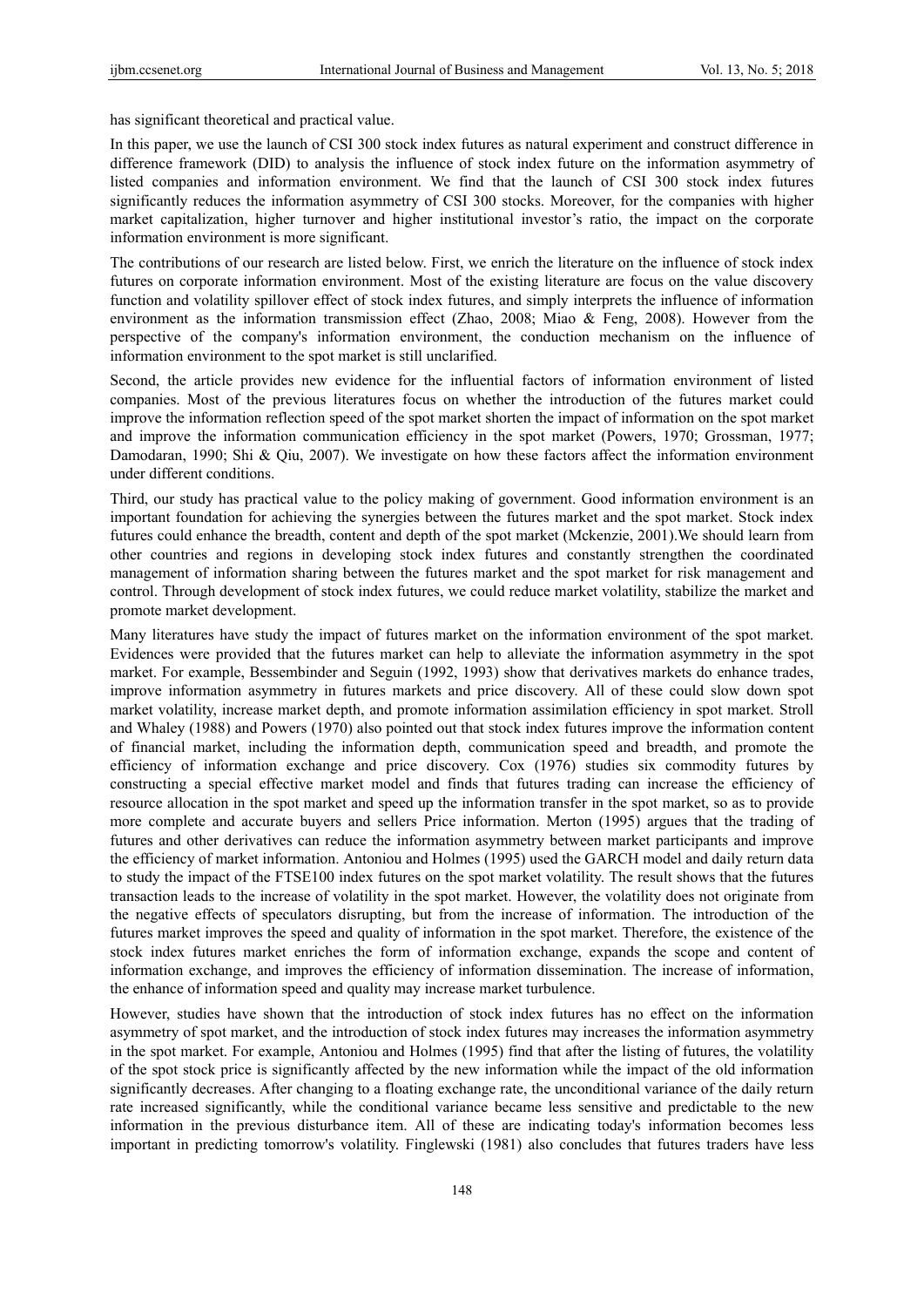information resources than stock traders, which increases the information asymmetry in the stock market. Stein (1987) further suggests that the futures market can attract more investors with low information because of the high leverage in the futures market. The trading behavior of such a large number of investors will reduce the information contained in the stock price, thus increasing the information asymmetry of stock spot market.

For this reason, we propose the following hypotheses:

**H1a:** The introduction of stock index futures will reduce the degree of information asymmetry of the listed companies.

**H2a:** The introduction of stock index futures will increase the degree of information asymmetry of the listed companies.

In addition, the companies with higher market value and higher turnover ratio are prone to affected by the information environment of spot market. However, as the stock index futures market can provide more information on value discovery, companies with higher turnover rates will have more individual investors shifted from the stock market to the stock index futures market, so the impact of stock index futures on listed companies with higher turnover ratio is more significant. For this reason, we propose the following hypotheses:

**H3:** For companies with higher market value, the introduction of stock index futures has a more significant impact on the information asymmetry of the listed companies.

**H4:** For companies with higher turnover ratio, the introduction of stock index futures has a more significant impact on the information asymmetry.

For companies with a higher ratio of institutional ownership and more analysts, the profitability as well as the market value of shares is higher than other listed companies. Thus these companies are prone to be influenced by market environment. For this reason, we propose the following hypotheses:

**H5:** The introduction of stock index futures has a more significant impact on the information asymmetry of the listed companies with higher institutional ownership.

**H6:** The introduction of stock index futures has a more significant impact on the information asymmetry of the listed companies with more analysts.

#### **2. Method**

## *2.1 Data and Sample Selection*

The sample period is before and after one year of stock index futures (250 trading days), the pre-event window period is from April 9th, 2009 to April 15th, 2010 and the post-event window is from April 16th, 2010 to April 28th, 2011. The treatment group is the CSI 300 Index; the control group is CSI 500 Index. Excluding the stocks adjusted by the treatment group during the sample period and the stocks listed less than one month, we have 196 stocks in the treatment group and 277 stocks in control group. The financial data are from the WIND financial database and Tinysoft financial analysis platform.

## *2.2 Model and Variables*

To control the influence of systemic factors such as the CSI 300 stock index futures, we mainly adopts the DID model, which is widely used in recent years to evaluate the policy effect. The model has been gradually applied in various fields of economy and finance. Imbens and Wooldridge (2007) point out, in natural experiments, the treatment group (the group affected by the policy) and the control group (the group that are not affected by the policy) come from specific group affected by specific policy. Therefore DID model can better control systematic difference between treatment and control groups and study the changes of the treatment groups before and after the policy implementation. We constructs the following DID model to study how stock index futures affects the information asymmetry of stock::

$$
PIN_{i,t} = C + \beta_1 T REAL + \beta_2 POST + \beta_3 T REAL + POST + Ah + State\_own + \ln mv
$$
  
+ Pb + To + Org + Analyst +  $\sum$  Industries +  $\varepsilon_i$ 

#### 2.2.1 Dependent Variable

The dependent variable PIN is the probability distribution of informed investors. In this paper, we use percentage of informed trade (PIN) to measure information asymmetry to measure the information environment of listed companies. PIN is measured by the imbalance of purchase orders and sale orders in the given time to estimate the level of informed trading. According to Easley, Kiefer, O'Hara, and Paperman (1996), the best measurement of information asymmetry in empirical studies is the PIN indicator. Probability distribution of informed investors can be estimated based on the SAS procedure of Xiaoyun Yu in Indiana University.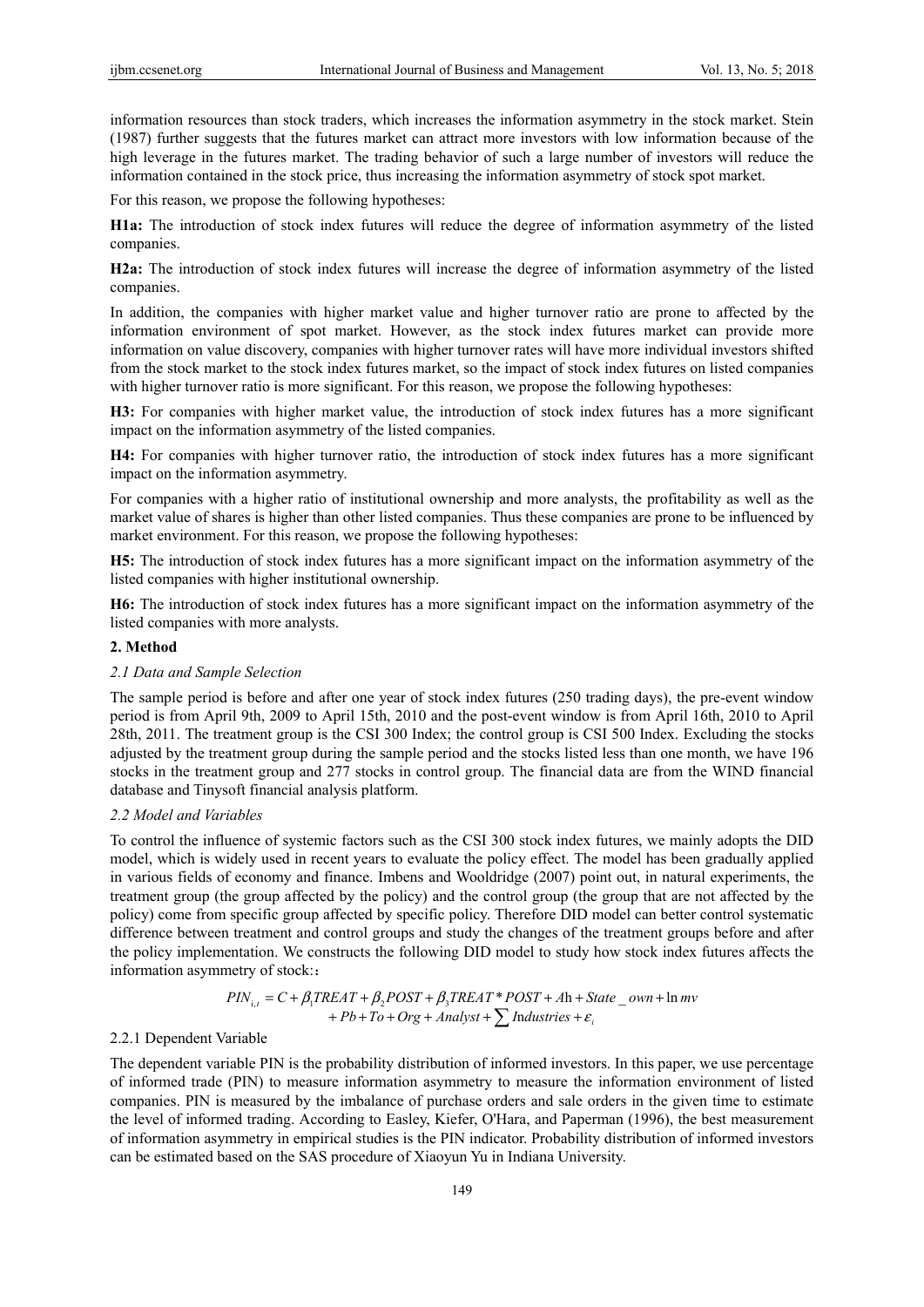## 2.2.2 Independent Variable

The experimental variables include TREAT and POST. POST is a dummy variable for identifying stock index futures. The value of POST is 1 after the stock index futures launch; otherwise, the value is 0. TREAT is a dummy variable that identifies CSI 300 Index. The value of TREAT is 1 for CSI 300 Index; the value of TREAT is 0 for CSI 500 Index.

# 2.2.3 Control Variable

The control variable include State、Size、PB、Turnover、Org、Analyst. State is for state-owned enterprise. Size is the natural logarithm of the market value of the company. PB is the ratio of the market capitalization of the company. Turnover is the turnover ratio of the company. Org is the institutional investor's shareholding. Analyst is the number of financial analysts of the company. Table 1 is the definition and measurement of all variables.

| Variable             | <b>Definition</b>                                                |
|----------------------|------------------------------------------------------------------|
| Independent variable |                                                                  |
| <b>TREAT</b>         | The value of TREAT is 1 for CSI 300 Index;                       |
|                      | The value of TREAT is 0 for CSI 500 Index.                       |
| <i>POST</i>          | The value of POST is 1 after the stock index futures launch;     |
|                      | Otherwise, the value is 0                                        |
| Dependent variable   |                                                                  |
| PIN                  | The probability distribution of informed investors               |
| Control variable     |                                                                  |
| Ah                   | If the company contains H stock, $Ah=1$ . Otherwise, $Ah=0$      |
| <b>State</b>         | If the company is state-owned, State=1. Otherwise, State=0       |
| Private              | If the company is private-owned, Private=1. Otherwise, Private=1 |
| Size                 | The natural logarithm of the market value of company             |
| Рb                   | The price to book ratio of company                               |
| Pe                   | The price to earning ration of company                           |
| $T_{O}$              | The turnover ratio of circulation stock                          |
| Org                  | The ratio of institutional shareholder of company                |
| Analyst              | The following analyst of company                                 |

|  |  |  |  |  | Table 1, variable definition and measurement |
|--|--|--|--|--|----------------------------------------------|
|--|--|--|--|--|----------------------------------------------|

#### *2.3 Descriptiave Analysis*

Table 2 shows the descriptive statistics of variables. There was no obvious ex ante trend in PIN in the treatment group and the control group, which shows that our empirical design meets the requirements of difference in difference model. In addition, the trend of market value, the price to book ratio, turnover ratio and institutional ownership ratio are similar, which means the change is market-wide. Table 3 shows the t-test and Wilcoxon test for the PIN index of the treatment group and control group. The result of the two tests shows that the experiment group and control group have significant differences.

|  |  | Table 2. Descriptive analysis |
|--|--|-------------------------------|
|  |  |                               |
|  |  |                               |

| <b>VARIABLE</b> Group | Skewness | Kurtosis |                                                             | Std | Min | Mean |          | Max |      |
|-----------------------|----------|----------|-------------------------------------------------------------|-----|-----|------|----------|-----|------|
|                       | Pre      |          | Post Pre Post Pre Post Pre Post Pre '                       |     |     |      | Post Pre |     | Post |
|                       |          |          | 0.82 0.33 3.11 4.99 0.02 0.02 0.03 0.01 0.08 0.08 0.16 0.18 |     |     |      |          |     |      |
| PIN                   |          |          | 0.92 0.37 4.37 3.29 0.02 0.02 0.04 0.04 0.10 0.11 0.20 0.20 |     |     |      |          |     |      |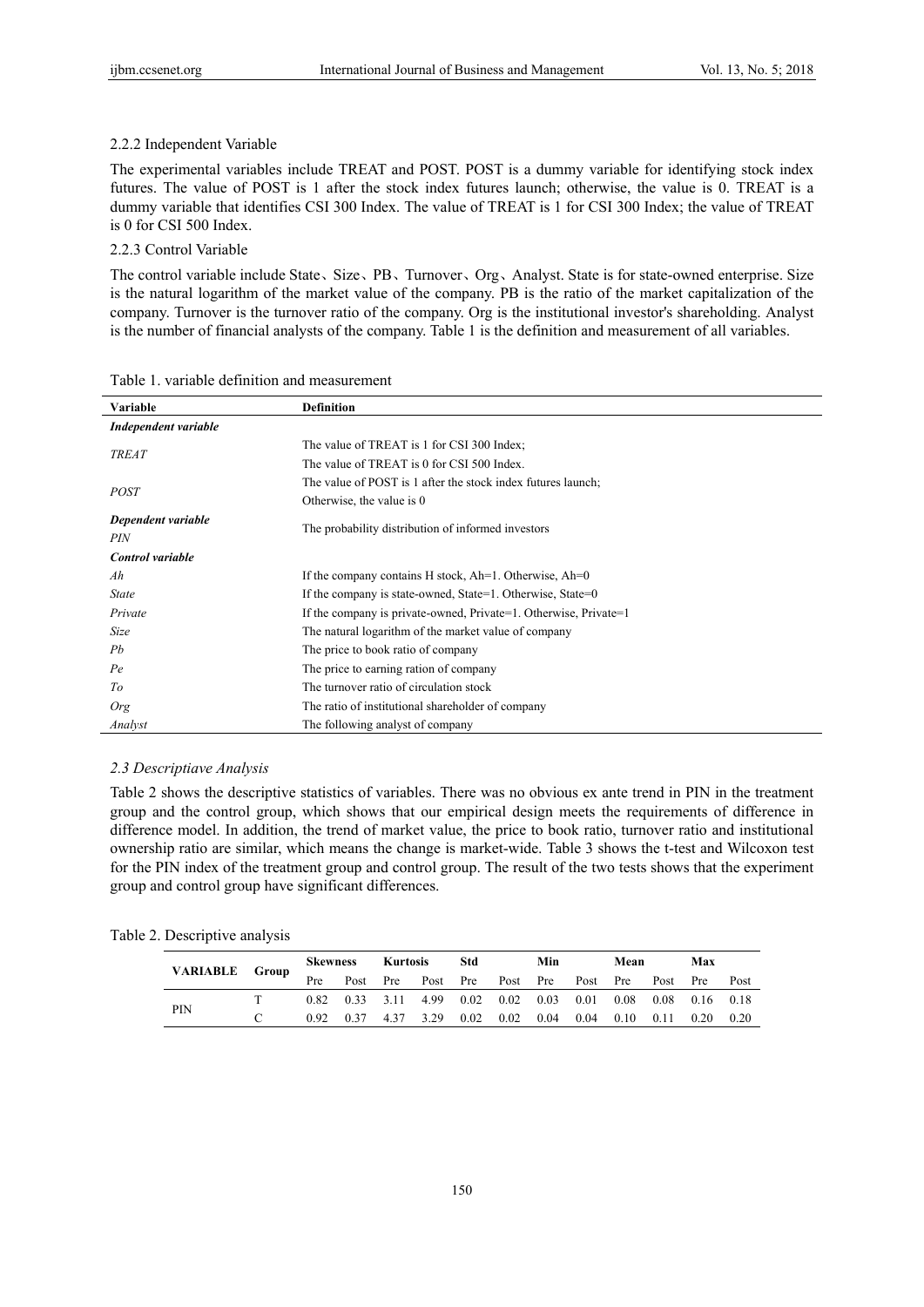|                | $t=0$ vs $t=1$      |              |  |
|----------------|---------------------|--------------|--|
|                | <b>T</b> statistics | Z statistics |  |
| Pin            | 0.00                | $-3.548***$  |  |
| <b>State</b>   | 0.00                | 0.00         |  |
| Inmy           | 0.30                | 0.53         |  |
| Pb             | $-0.15$             | $-0.12$      |  |
| Pe             | 0.07                | $-0.33$      |  |
| To             | 0.68                | $-0.32$      |  |
| $\mathit{Org}$ | 0.06                | 0.06         |  |
| Analyst        | 0.60                | 0.68         |  |

Table 3. T test and Wilcoxon test of treatment group and control group

## **3. Results**

We first examine the changes in information asymmetry between the treatment and control groups over the period. Compared with stock index futures market, the stock index futures market significantly improve the information exchange efficiency of the stock market, promote the stock value discovery and the information exposure. In addition, after the launch of stock index futures, investors who do not have private information have the motivation to move from the stock market to the stock index futures market. For professional investors with private information, especially institutional investors, they will remain in the stock market and arbitrage through private information. In this section we mainly based on difference in difference model to estimate the impact of information asymmetry on stock index futures. There is no obvious ex ante trend in the information asymmetry between the treatment group and the control group, which shows that our empirical design meets the requirements of the difference in difference model. The results of Model 2 are similar to Model 1, the index futures trading significantly reduces the degree of information asymmetry in the treatment group.

|                                    | <b>Basic</b>  | Control       |
|------------------------------------|---------------|---------------|
| <b>VARIABLES</b>                   | (1)           | (2)           |
| TREAT                              | $-0.014$      | $-0.006$      |
|                                    | $(-5.30)$ *** | $(-1.62)$     |
| POST                               | 0.016         | 0.012         |
|                                    | $(8.08)$ ***  | $(5.38)$ ***  |
| TREAT*POST                         | $-0.015$      | $-0.012$      |
|                                    | $(-5.33)$ *** | $(-4.01)$ *** |
| State                              |               | 0.000         |
|                                    |               | (0.00)        |
| MV                                 |               | $-0.014$      |
|                                    |               | $(-6.53)$ *** |
| Pb                                 |               | 0.001         |
|                                    |               | $(1.98)$ **   |
| Turnover                           |               | $-0.702$      |
|                                    |               | $(-8.26)$ *** |
| Org                                |               | 0.000         |
|                                    |               | $(2.49)$ **   |
| <b>Industry Dummies</b>            | Included      | Included      |
| Constant                           | 0.101         | 0.305         |
|                                    | $(59.25)$ *** | $(9.28)$ ***  |
| Observations                       | 832           | 832           |
| R-squared                          | 0.172         | 0.310         |
| Robust t-statistics in parentheses |               |               |

Table 4. Regression result of stock index future and percentage of informed trade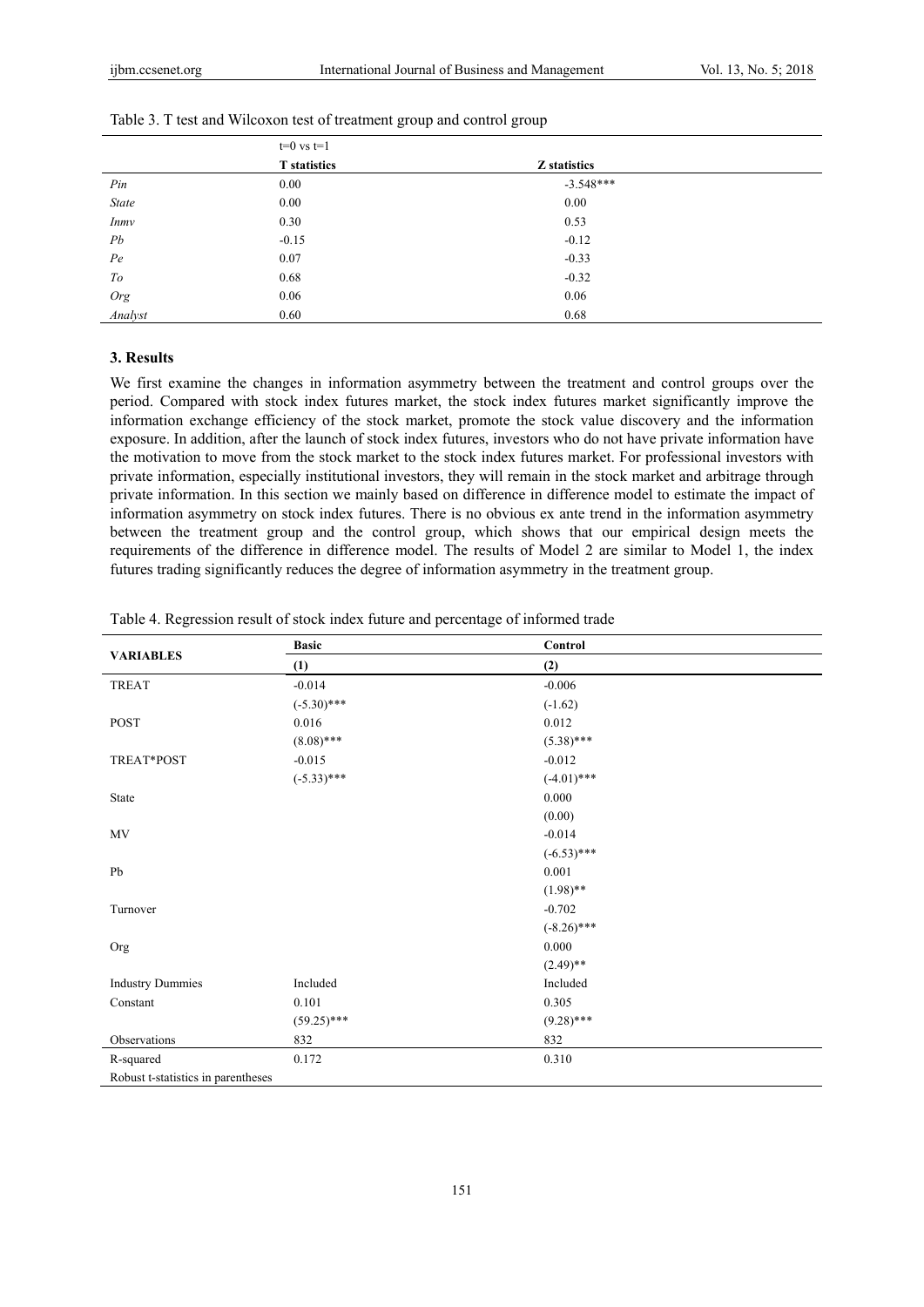|                  | Lower         | Higher        | Lower         | Higher        |
|------------------|---------------|---------------|---------------|---------------|
| <b>VARIABLES</b> | MV            | MV            | turnover      | turnover      |
|                  | (3)           | (4)           | (5)           | (6)           |
| <b>TREAT</b>     | 0.003         | $-0.002$      | 0.005         | 0.016         |
|                  | (0.30)        | $(-0.45)$     | (1.10)        | $(5.84)$ ***  |
| <b>POST</b>      | 0.018         | 0.014         | $-0.018$      | 0.001         |
|                  | $(6.56)$ ***  | $(2.69)$ ***  | $(-3.13)$ *** | (0.15)        |
| TREAT*POST       | $-0.027$      | $-0.016$      | $-0.003$      | $-0.023$      |
|                  | $(-2.84)$ *** | $(-2.82)$ *** | $(-0.53)$     | $(-4.40)$ *** |
| State            | $-0.002$      | 0.003         | 0.001         | 0.001         |
|                  | $(-0.88)$     | (1.00)        | (0.31)        | (0.22)        |
| lnmv             | $-0.022$      | $-0.011$      | $-0.006$      | $-0.015$      |
|                  | $(-5.24)$ *** | $(-5.20)$ *** | $(-1.98)$ **  | $(-2.96)$ *** |
| Pb               | 0.002         | 0.001         | 0.002         | 0.001         |
|                  | $(2.75)$ ***  | (1.60)        | $(2.81)$ ***  | (0.64)        |
| Turnover         | $-0.524$      | $-1.132$      | 0.000         | $-0.000$      |
|                  | $(-5.32)$ *** | $(-8.47)$ *** | (0.09)        | $(-1.29)$     |
| ${\rm IO}$       | 0.001         | 0.000         | $-1.423$      | $-0.576$      |
|                  | $(2.79)$ ***  | (0.91)        | $(-3.07)$ *** | $(-3.06)$ *** |
| Analyst          | 0.038         | 0.017         | 0.001         | 0.000         |
|                  | $(4.59)$ ***  | $(2.78)$ ***  | $(2.88)$ ***  | (1.25)        |
| Constant         | 0.415         | 0.278         | 0.298         | 0.508         |
|                  | $(6.40)$ ***  | $(7.68)$ ***  | $(8.14)$ ***  | $(9.46)$ ***  |
| Industry dummies | Included      | Included      | Included      | Included      |
| Observations     | 416           | 416           | 416           | 416           |
| R-squared        | 0.283         | 0.319         | 0.413         | 0.313         |

Robust t-statistics in parentheses

|                  | Lower         | Higher        | Less          | More          |  |
|------------------|---------------|---------------|---------------|---------------|--|
| <b>VARIABLES</b> | institution   | institution   | analyst       | Analyst       |  |
|                  | (7)           | (8)<br>(9)    |               | (10)          |  |
| <b>TREAT</b>     | 0.013         | 0.012         | 0.013         | 0.012         |  |
|                  | $(3.64)$ ***  | $(3.89)$ ***  | $(4.65)$ ***  | $(2.65)$ ***  |  |
| <b>POST</b>      | $-0.020$      | $-0.011$      | $-0.004$      | $-0.017$      |  |
|                  | $(-3.16)$ *** | $(-2.20)$ **  | $(-0.66)$     | $(-2.96)$ *** |  |
| TREAT*POST       | $-0.007$      | $-0.014$      | $-0.008$      | $-0.013$      |  |
|                  | $(-1.42)$     | $(-3.72)$ *** | $(-1.70)*$    | $(-2.48)$ **  |  |
| <b>State</b>     | 0.001         | 0.002         | $-0.000$      | 0.003         |  |
|                  | (0.20)        | (0.70)        | $(-0.02)$     | (0.69)        |  |
| lnmy             | $-0.005$      | $-0.007$      | $-0.017$      | $-0.002$      |  |
|                  | $(-1.76)^*$   | $(-2.36)$ **  | $(-4.35)$ *** | $(-0.99)$     |  |
| Pb               | 0.002         | 0.001         | 0.001         | 0.000         |  |
|                  | $(1.72)^*$    | (1.34)        | $(2.35)$ **   | (0.50)        |  |
| Turnover         | 0.000         | $-0.000$      | 0.000         | $-0.000$      |  |
|                  | (0.25)        | $(-0.10)$     | (0.07)        | $(-0.12)$     |  |
| IO               | $-0.860$      | $-0.827$      | $-0.938$      | $-0.726$      |  |
|                  | $(-4.17)$ *** | $(-4.01)$ *** | $(-6.83)$ *** | $(-2.93)$ *** |  |
| Analyst          | $-0.001$      | 0.001         | $-0.000$      | 0.001         |  |
|                  | $(-1.68)$ *   | $(3.81)$ ***  | $(-0.08)$     | $(3.93)$ ***  |  |
| Constant         | 0.259         | 0.333         | 0.431         | 0.243         |  |
|                  | $(5.30)$ ***  | $(7.63)$ ***  | $(7.74)$ ***  | $(6.57)$ ***  |  |
| Industry dummies | Included      | Included      | Included      | Included      |  |
| Observations     | 416           | 416           | 416           | 416           |  |
| R-squared        | 0.297         | 0.385         | 0.306         | 0.394         |  |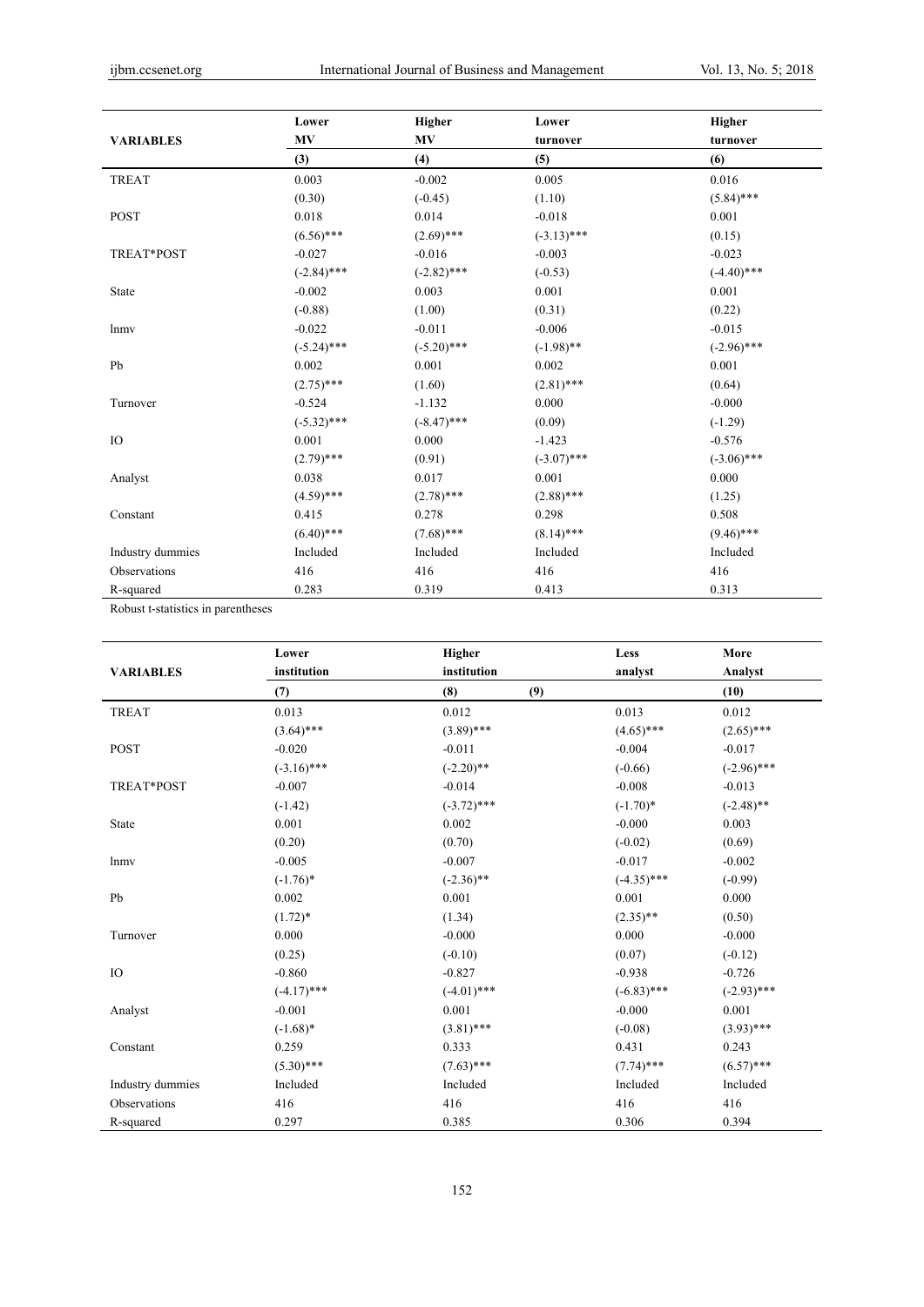The empirical results are shown in Table 4. We find that for listed companies in the CSI 300 Index or the CSI 500 Index, the PIN (percentage of informed trade ratio) has dropped significantly since the launch of stock index futures, reducing the market information asymmetry. More importantly, we found a significant incremental change in the PIN value of both CSI 500 Index and CSI 300 Index, which is significant at the 1% level. The above results show that the launch of stock index futures helps to reduce the market information asymmetry. In TABLE 4 Column (1), the coefficient of POST is negative, significant at 1% level. The coefficient of TREAT\*POST represents the incremental effect of stock index future to the information asymmetry of CSI 300 Index is very significant ( $\beta$ 3 = - 0.012, t = -5.43).

The result shows that the launch of stock index futures significantly improves the information asymmetry of market. Among the control variables, the PIN index is significantly related to the company's market value, price to book ratio and turnover ratio. In TABLE5, we use sub group regression divided by market value, turnover ratio, institutional ownership ratio, the number of analysts, and the nature of ownership of the firm.

We further examine how the differences in firm characteristics affect the relevance of stock index futures and corporate information environment. We first divide the sample into two groups by size (the company's market value) for sub-group regression. In Table 5, we could see that the introduction of stock index futures has a greater impact on the stocks of high market value than stocks of low market value. The stocks of high market value (usually larger companies), many of which are healthy and well-managed companies, are prone to be chosen by investors as targets. We also divide the sample into two groups according to the turnover rate. Compared to companies with lower turnover ratio, the result shows that the impact of stock index futures on the listed companies with higher turnover ratio is more significant. Many companies with lower turnover rates are over-hyped, while the stock index futures market can weaken its negative impact.

Then we divide the sample into two groups by the institutional investors' ratio, and the results show that the impact of stock index futures are more significant for listed companies with higher institutional ownership. Listed companies with a higher proportion of institutional investors are stable to pressure and less risk-averse. Last we divided the sample into two groups by the number of follow analysts, the results show that for the listed companies with more follow analysts, the launch of stock index futures market has more significant effect on the information asymmetry.

To test the robustness of the empirical results, we also try to add margin trading as control variables in the model. We find that the main empirical results remain robust. In addition, due to the relatively small stock index futures market in China and short building-up period, we use the sample data from Japanese and U.S. stock index futures markets to conduct regression analysis. The empirical results support our conclusion. The impact of stock index futures on stock information asymmetry is very significant. Compared to listed companies with lower market value, the impact of index stock market on the information asymmetry of listed companies with higher market value is more significant. The stock index futures have a greater impact on the information asymmetry of companies with higher turnover rates. In addition, the involvement of institutional investors can significantly reduce information asymmetry. Thus, the empirical results of this paper are robust.

## **4. Discussion**

This article is written from the perspective of information environment to study the impact of stock index futures on the spot market. We find that the introduction of CSI 300 Index futures could significantly reduce the information asymmetry of CSI 300 stocks. Compared with the listed companies with lower market value, the CSI 300 Index futures have a greater impact on the listed companies with higher market value, and significantly decrease the degree of information asymmetry of listed companies; For the listed companies with higher market to book ratio and turnover rate, stock index futures market can significantly influence its information asymmetry, and improve its information environment. In this paper, we use the launch of CSI 300 stock index futures as natural experiment and construct difference in difference framework (DID) to analysis the influence of stock index future on the information asymmetry of listed companies and information environment. We find that the launch of CSI 300 stock index futures significantly reduces the information asymmetry of CSI 300 stocks. Moreover, for the companies with higher market capitalization, higher turnover and higher institutional investor's ratio, the impact on the corporate information environment is more significant.

We enrich the literature on the influence of stock index futures on corporate information environment and provides new evidence for the influential factors of information environment of listed companies. Our study has practical value to the policy making of government. Good information environment is an important foundation for achieving the synergies between the futures market and the spot market.We should learn from other countries and regions in developing stock index futures and constantly strengthen the coordinated management of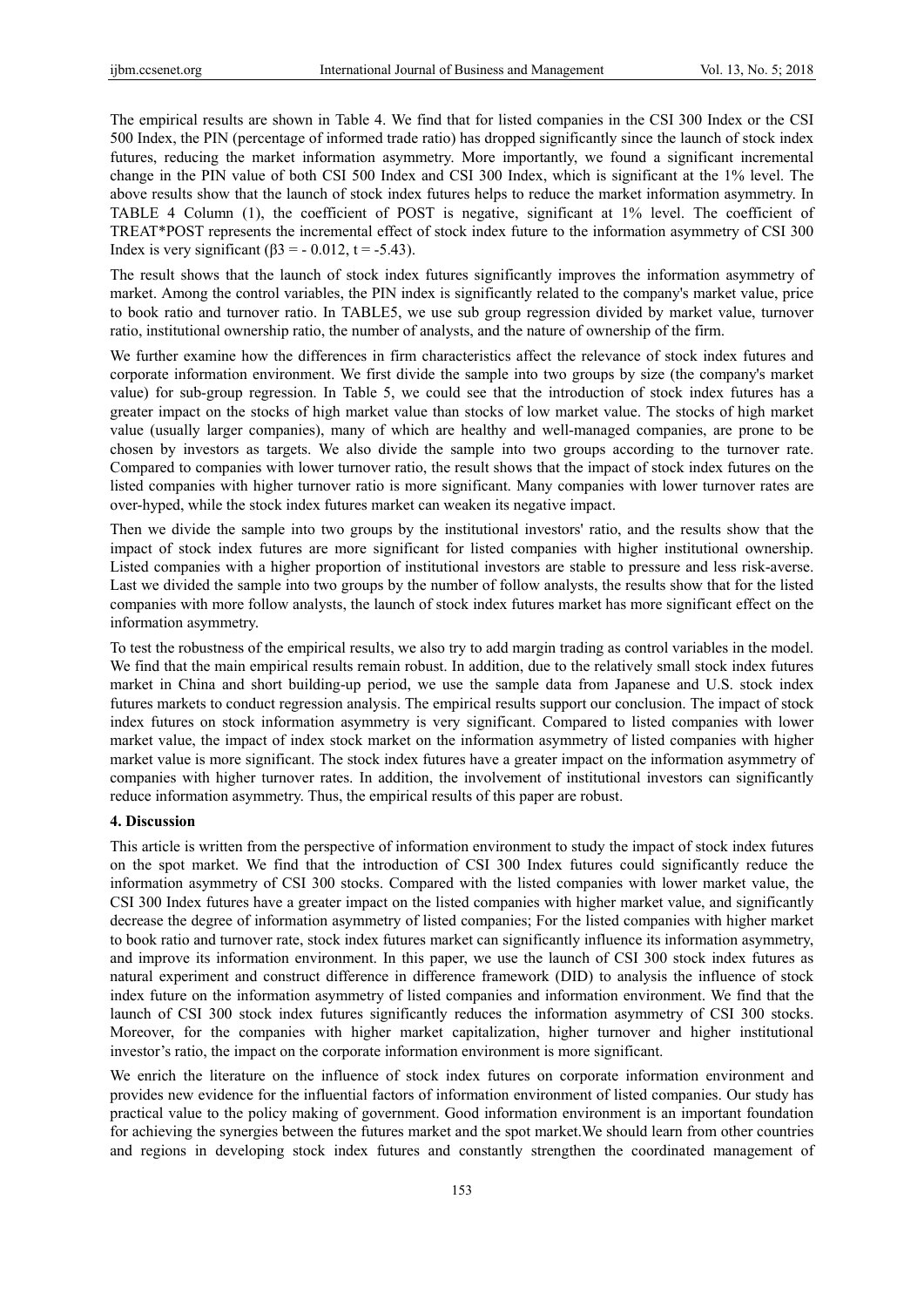information sharing between the futures market and the spot market for risk management and control. Through development of stock index futures, we could reduce market volatility, stabilize the market and promote market development.By promoting the development of high-capitalization companies, increasing turnover and the proportion of institutional investors, we could create better protection for investors and information environment. Through better information disclosure, we could improve the information environment and optimizing the structure of the securities market. Our research shows that the introduction of stock index futures have significant effect in improving the market information environment and protecting the right of investors.

#### **Acknowledgements**

The author thank Central University of Finance and Economics, China for Graduate Innovation Research Grants No.201508

## **References**

- Allen, F., & Gale, D. (1991). Arbitrage, short sales, and financial innovation. *Econometrica, 59*(4), 1041-1068. https://doi.org/10.2307/2938173
- Ashenfelter, O., & Card, D. (1985). Using the Longitudinal Structure of Earnings to Estimate the Effect of Training Programs. *The Review of Economics and Statistics, 67*(4), 648-660. https://doi:10.2307/1924810
- Bai, Y., Chang, E. C., & Wang, J. (2006). Asset prices and short-sale constraints. Social Science Electronic Publishing. https://dx.doi.org/10.5353/th\_b3693434
- Bernardo, A. E., & Welch, I. (2004). Liquidity and financial market runs. *Quarterly Journal of Economics, 119*(1), 135-158. https://doi.org/10.1162/003355304772839542
- Bris, A., Goetzmann, W., & Zhu, N. (2007). Efficiency and the Bear: Short Sales and Markets around the World. The Journal of Finance, 62(3), 1029-1079. https://doi.org/10.1111/j.1540-6261.2007.01230.x
- Chang, E. C. (2007). Short-sales constraints and price discovery: evidence from the hong kong market. *Journal of Finance, 62*(5), 2097-2121. https://doi.org/10.1111/j.1540-6261.2007.01270.x
- Charoenrook, A., & Daouk, H. (2004). The world price of short selling. *Social Science Electronic Publishing*.
- Daouk, H., & Charoenrook, A. A. (2009). A study of market-wide short-selling restrictions. *Working Papers* (51180).
- Diamond, D. W., & Verrecchia, R. E. (1987). Constraints on short-selling and asset price adjustment to private information. *Journal of Financial Economics, 18*(2), 277-311. https://doi.org/10.1016/0304-405X(87)90042-0
- Fama, E. (1965). The Behavior of Stock-Market Prices. *The Journal of Business, 38*(1), 34-105. Retrieved from http://www.jstor.org/stable/2350752
- Felipe, M. A., & Javier, E. (2001). Empirical distributions of stock returns: european securities markets, 1990-95. *European Journal of Finance, 7*(1), 1-21. https://doi.org/10.1080/13518470121786
- Gray, J. B., & Dan, W. F. (1990). Empirical comparisons of distributional models for stock index returns. *Journal of Business Finance & Accounting, 17*(3), 451-459. https://doi.org/10.1111/j.1468-5957.1990.tb01197.x
- Jones, Charles M., & Lamont, Owen A. (2002). Short-sale constraints and stock returns. *Journal of Financial Economics, 66*(2-3), 207-239.
- Keim, D. B., & Madhavan, A. (1995). Anatomy of the trading process empirical evidence on the behavior of institutional traders. *Social Science Electronic Publishing, 37*(3), 371-398.
- Kon, S. J. (1984). Models of stock returns—a comparison. *Journal of Finance, 39*, 147-165. https://doi.org/10.2307/2327673
- Miller, E. M. (1977). Risk, uncertainty, and divergence of opinion. *Journal of Finance, 32*(4), 1151-1168.
- Morck, R. K., Yeung, B., & Wu, W. (1999). The Information Content of Stock Markets: Why do Emerging Markets have Synchronous Stock Price Movements?. (Vol.58, pp.215-260). William Davidson Institute at the University of Michigan. https://dx.doi.org/10.2139/ssrn.194530
- Myers, S. C., & Jin, L. (2004). R-squared around the world: new theory and new tests. *Social Science Electronic Publishing, 79*(2), 257-292. https://dx.doi.org/10.2139/ssrn.531263

Reed, A. V. (2002). Costly short-selling and stock price adjustment to earnings announce-ments.

Wooldridge, J. M. (2009). Introductory econometrics a modern approach for wooldridge jeffrey in 1960.